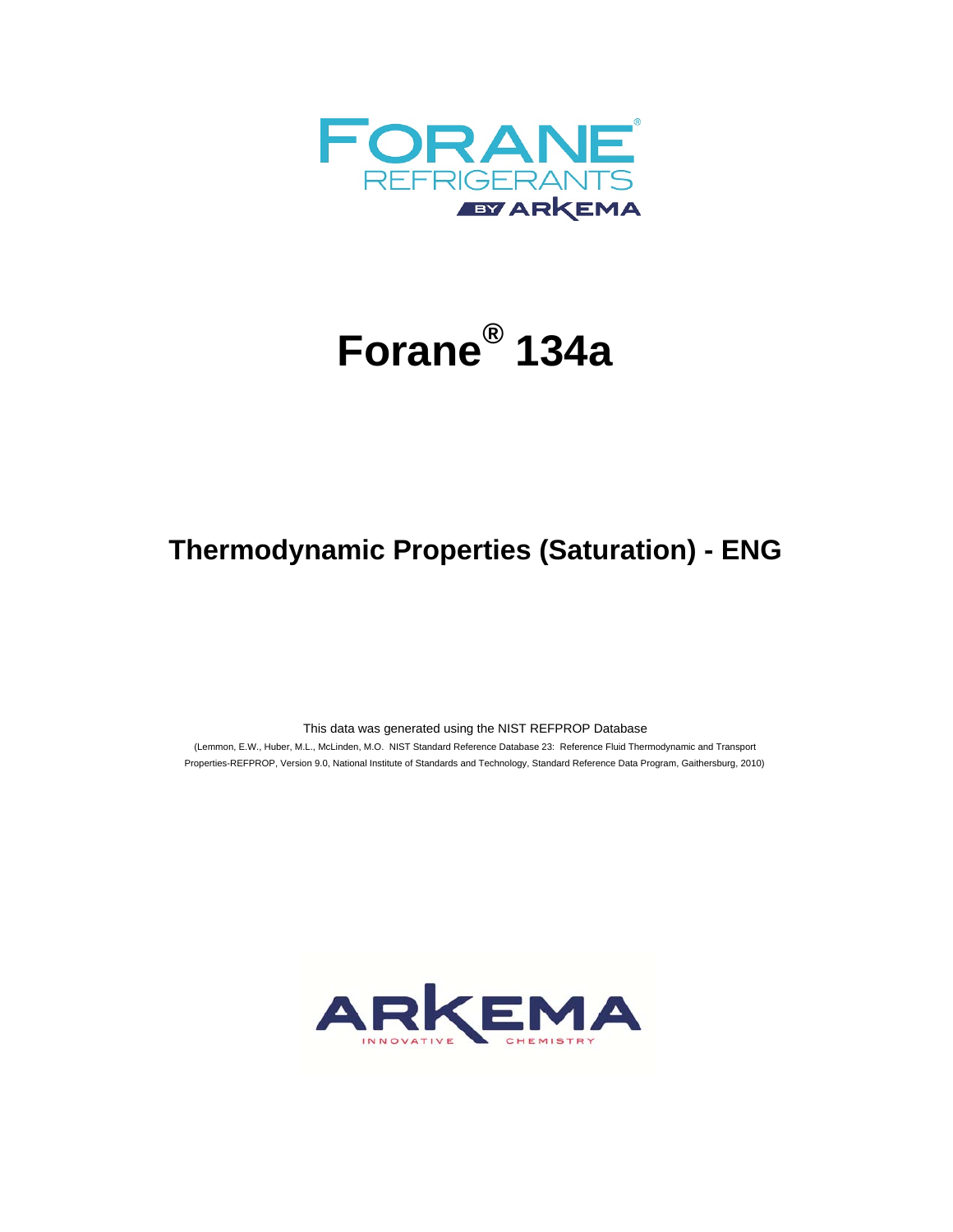|                  | Thermodynamic Properties of R-134a - Saturation |                       |                  |                |                    |                |                  |                    |                    |                    |  |  |  |
|------------------|-------------------------------------------------|-----------------------|------------------|----------------|--------------------|----------------|------------------|--------------------|--------------------|--------------------|--|--|--|
| Temperature      | <b>Pressure</b>                                 | Volume                |                  |                | <b>Density</b>     |                | <b>Enthalpy</b>  |                    | Entropy            | <b>Temperature</b> |  |  |  |
| $(^{\circ}F)$    | (psia)                                          | (tf <sup>3</sup> /lb) |                  |                | $(lb/ft^3)$        |                | (Btu/lb)         |                    | (Btu/(lb °R))      | $(^{\circ}F)$      |  |  |  |
|                  |                                                 | Liquid                | Vapor            | Liquid         | Vapor              | Liquid         | Vapor            | Liquid             | Vapor              |                    |  |  |  |
| $-150$           | 0.072                                           | 0.01010               | 452.12           | 98.97          | 0.00221            | 31.86          | 144.64           | 0.10224            | 0.46645            | $-150$             |  |  |  |
| $-149$           | 0.076                                           | 0.01011               | 427.05           | 98.88          | 0.00234            | 32.14          | 144.78           | 0.10315            | 0.46572            | $-149$             |  |  |  |
| $-148$           | 0.081                                           | 0.01012               | 403.55           | 98.79          | 0.00248            | 32.42          | 144.92           | 0.10406            | 0.46501            | $-148$             |  |  |  |
| $-147$           | 0.086                                           | 0.01013               | 381.52           | 98.69          | 0.00262            | 32.71          | 145.06           | 0.10497            | 0.46430            | $-147$             |  |  |  |
| $-146$           | 0.091                                           | 0.01014               | 360.84           | 98.60          | 0.00277            | 32.99          | 145.20           | 0.10587            | 0.46360            | $-146$             |  |  |  |
| $-145$           | 0.097                                           | 0.01015               | 341.44           | 98.51          | 0.00293            | 33.27          | 145.34           | 0.10677            | 0.46291            | $-145$             |  |  |  |
| $-144$           | 0.103                                           | 0.01016<br>0.01017    | 323.21           | 98.42          | 0.00309            | 33.55          | 145.48           | 0.10767            | 0.46223            | $-144$             |  |  |  |
| $-143$<br>$-142$ | 0.109<br>0.115                                  | 0.01018               | 306.09<br>290.00 | 98.33<br>98.24 | 0.00327<br>0.00345 | 33.84<br>34.12 | 145.62<br>145.76 | 0.10857<br>0.10946 | 0.46155<br>0.46088 | $-143$<br>$-142$   |  |  |  |
| $-141$           | 0.122                                           | 0.01019               | 274.87           | 98.14          | 0.00364            | 34.40          | 145.90           | 0.11035            | 0.46022            | $-141$             |  |  |  |
| $-140$           | 0.129                                           | 0.01020               | 260.63           | 98.05          | 0.00384            | 34.69          | 146.04           | 0.11124            | 0.45957            | $-140$             |  |  |  |
| $-139$           | 0.136                                           | 0.01021               | 247.24           | 97.96          | 0.00404            | 34.97          | 146.18           | 0.11213            | 0.45892            | $-139$             |  |  |  |
| $-138$           | 0.144                                           | 0.01022               | 234.62           | 97.87          | 0.00426            | 35.25          | 146.32           | 0.11301            | 0.45829            | $-138$             |  |  |  |
| $-137$           | 0.152                                           | 0.01023               | 222.74           | 97.77          | 0.00449            | 35.54          | 146.46           | 0.11389            | 0.45766            | $-137$             |  |  |  |
| $-136$           | 0.161                                           | 0.01024               | 211.54           | 97.68          | 0.00473            | 35.82          | 146.60           | 0.11477            | 0.45703            | $-136$             |  |  |  |
| $-135$           | 0.170                                           | 0.01025               | 200.99           | 97.59          | 0.00498            | 36.11          | 146.75           | 0.11564            | 0.45642            | $-135$             |  |  |  |
| $-134$           | 0.179                                           | 0.01026               | 191.03           | 97.50          | 0.00523            | 36.39          | 146.89           | 0.11651            | 0.45581            | $-134$             |  |  |  |
| $-133$           | 0.189                                           | 0.01027               | 181.64           | 97.41          | 0.00551            | 36.67          | 147.03           | 0.11739            | 0.45521            | $-133$             |  |  |  |
| $-132$           | 0.199                                           | 0.01028               | 172.78           | 97.31          | 0.00579            | 36.96          | 147.17           | 0.11825            | 0.45461            | $-132$             |  |  |  |
| $-131$           | 0.210                                           | 0.01029               | 164.41           | 97.22          | 0.00608            | 37.24          | 147.32           | 0.11912            | 0.45403            | $-131$             |  |  |  |
| $-130$           | 0.221                                           | 0.01030               | 156.50           | 97.13          | 0.00639            | 37.53          | 147.46           | 0.11998            | 0.45345            | $-130$             |  |  |  |
| $-129$           | 0.233                                           | 0.01031               | 149.02           | 97.04          | 0.00671            | 37.81          | 147.60           | 0.12084            | 0.45287            | $-129$             |  |  |  |
| $-128$           | 0.245                                           | 0.01032               | 141.96           | 96.94          | 0.00704            | 38.09          | 147.75           | 0.12170            | 0.45231            | $-128$             |  |  |  |
| $-127$           | 0.258                                           | 0.01033               | 135.28           | 96.85          | 0.00739            | 38.38          | 147.89           | 0.12256            | 0.45174            | $-127$             |  |  |  |
| $-126$           | 0.271                                           | 0.01034               | 128.96           | 96.76          | 0.00775            | 38.66          | 148.03           | 0.12341            | 0.45119            | $-126$             |  |  |  |
| $-125$           | 0.285                                           | 0.01035               | 122.98           | 96.67          | 0.00813            | 38.95          | 148.18           | 0.12426            | 0.45064            | $-125$             |  |  |  |
| $-124$           | 0.300                                           | 0.01036               | 117.31           | 96.57          | 0.00852            | 39.23          | 148.32           | 0.12511            | 0.45010            | $-124$             |  |  |  |
| $-123$           | 0.315                                           | 0.01037               | 111.95           | 96.48          | 0.00893            | 39.52          | 148.47           | 0.12596            | 0.44957            | $-123$             |  |  |  |
| $-122$           | 0.331                                           | 0.01038               | 106.87           | 96.39          | 0.00936            | 39.80          | 148.61           | 0.12681            | 0.44904            | $-122$             |  |  |  |
| $-121$           | 0.348                                           | 0.01039               | 102.05           | 96.29          | 0.00980            | 40.09          | 148.76           | 0.12765            | 0.44852            | $-121$             |  |  |  |
| $-120$           | 0.365                                           | 0.01040               | 97.48            | 96.20          | 0.01026            | 40.37          | 148.90           | 0.12849            | 0.44800            | $-120$             |  |  |  |
| $-119$           | 0.383                                           | 0.01041               | 93.15            | 96.11          | 0.01074            | 40.66          | 149.05           | 0.12933            | 0.44749            | $-119$             |  |  |  |
| $-118$           | 0.402                                           | 0.01042               | 89.04            | 96.01          | 0.01123            | 40.94          | 149.19           | 0.13017            | 0.44699            | $-118$             |  |  |  |
| $-117$           | 0.422                                           | 0.01043               | 85.14            | 95.92          | 0.01175            | 41.23          | 149.34           | 0.13100            | 0.44649            | $-117$             |  |  |  |
| $-116$           | 0.442                                           | 0.01044               | 81.43            | 95.83          | 0.01228            | 41.52          | 149.48           | 0.13183            | 0.44599            | $-116$             |  |  |  |
| $-115$           | 0.463                                           | 0.01045               | 77.91            | 95.73          | 0.01284            | 41.80          | 149.63           | 0.13266            | 0.44551            | $-115$             |  |  |  |
| -114             | 0.486                                           | 0.01046               | 74.57            | 95.64          | 0.01341            | 42.09          | 149.78           | 0.13349            | 0.44503            | $-114$             |  |  |  |
| $-113$           | 0.509                                           | 0.01047               | 71.39            | 95.55          | 0.01401            | 42.37          | 149.92           | 0.13432            | 0.44455            | $-113$             |  |  |  |
| $-112$           | 0.533                                           | 0.01048               | 68.37            | 95.45          | 0.01463            | 42.66          | 150.07           | 0.13514            | 0.44408            | $-112$             |  |  |  |
| $-111$           | 0.557                                           | 0.01049               | 65.50            | 95.36          | 0.01527            | 42.95          | 150.22           | 0.13597            | 0.44362            | $-111$             |  |  |  |
| $-110$           | 0.583                                           | 0.01050               | 62.76            | 95.27          | 0.01593            | 43.23          | 150.36           | 0.13679            | 0.44316            | $-110$             |  |  |  |
| $-109$           | 0.610                                           | 0.01051               | 60.16            | 95.17          | 0.01662            | 43.52          | 150.51           | 0.13761            | 0.44271            | $-109$             |  |  |  |
| $-108$<br>$-107$ | 0.638<br>0.667                                  | 0.01052<br>0.01053    | 57.69<br>55.33   | 95.08          | 0.01734<br>0.01808 | 43.81<br>44.09 | 150.66<br>150.80 | 0.13842<br>0.13924 | 0.44226<br>0.44182 | $-108$<br>$-107$   |  |  |  |
| $-106$           | 0.697                                           | 0.01054               | 53.08            | 94.99<br>94.89 | 0.01884            | 44.38          | 150.95           | 0.14005            | 0.44138            | $-106$             |  |  |  |
| $-105$           | 0.728                                           | 0.01055               | 50.94            | 94.80          | 0.01963            | 44.67          | 151.10           | 0.14086            | 0.44095            | $-105$             |  |  |  |
| $-104$           | 0.761                                           | 0.01056               | 48.90            | 94.70          | 0.02045            | 44.96          | 151.25           | 0.14167            | 0.44052            | $-104$             |  |  |  |
| $-103$           | 0.794                                           | 0.01057               | 46.95            | 94.61          | 0.02130            | 45.24          | 151.40           | 0.14248            | 0.44010            | $-103$             |  |  |  |
| $-102$           | 0.829                                           | 0.01058               | 45.10            | 94.52          | 0.02217            | 45.53          | 151.54           | 0.14328            | 0.43968            | $-102$             |  |  |  |
| $-101$           | 0.865                                           | 0.01059               | 43.33            | 94.42          | 0.02308            | 45.82          | 151.69           | 0.14409            | 0.43927            | $-101$             |  |  |  |
| $-100$           | 0.903                                           | 0.01060               | 41.64            | 94.33          | 0.02402            | 46.11          | 151.84           | 0.14489            | 0.43886            | $-100$             |  |  |  |
| $-99$            | 0.942                                           | 0.01061               | 40.03            | 94.23          | 0.02499            | 46.40          | 151.99           | 0.14569            | 0.43846            | $-99$              |  |  |  |
| $-98$            | 0.982                                           | 0.01062               | 38.49            | 94.14          | 0.02598            | 46.68          | 152.14           | 0.14649            | 0.43806            | $-98$              |  |  |  |
|                  |                                                 |                       |                  |                |                    |                |                  |                    |                    |                    |  |  |  |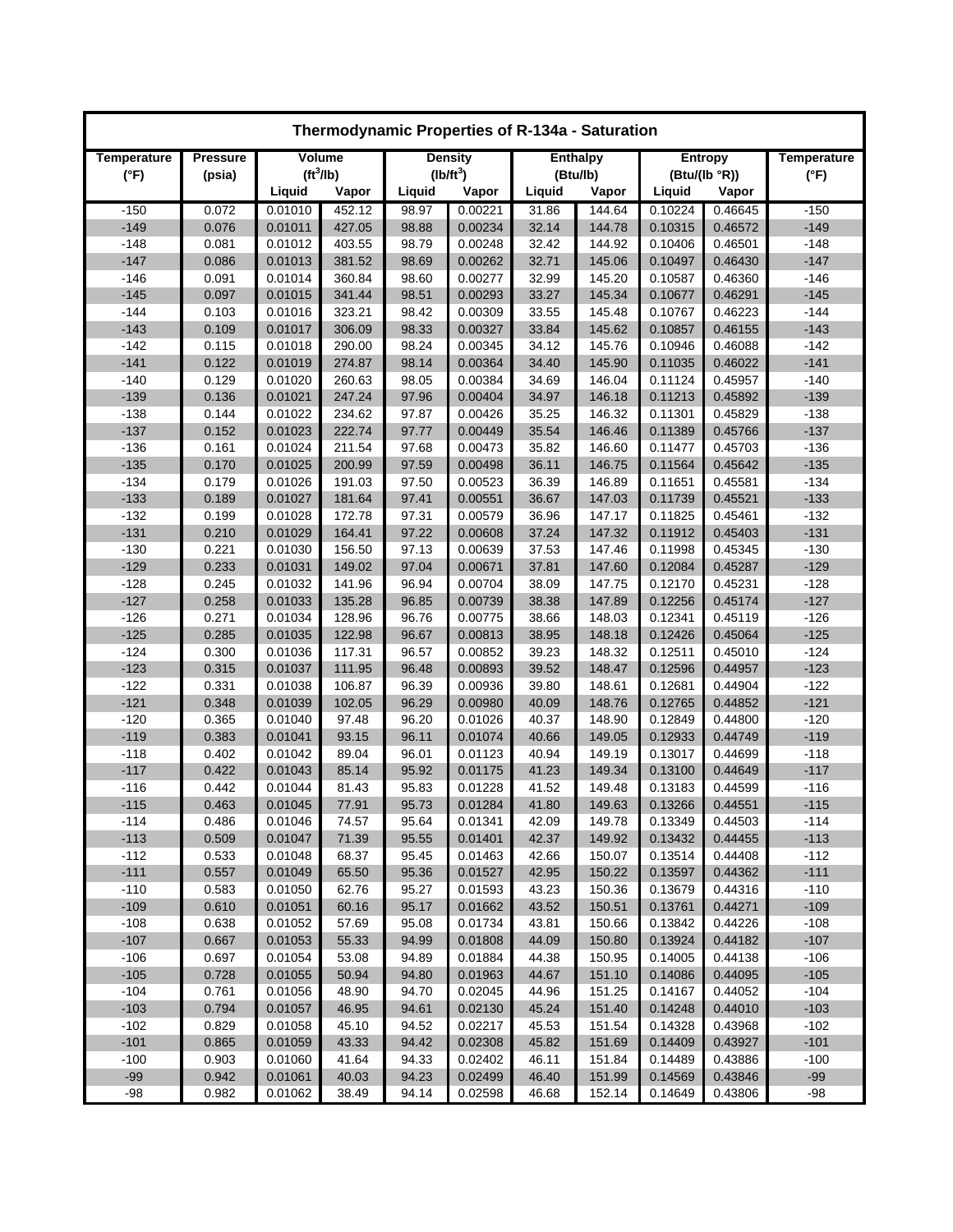| Thermodynamic Properties of R-134a - Saturation |                 |                       |                |                |                    |                |                  |                    |                    |                    |  |
|-------------------------------------------------|-----------------|-----------------------|----------------|----------------|--------------------|----------------|------------------|--------------------|--------------------|--------------------|--|
| Temperature                                     | <b>Pressure</b> | Volume                |                |                | <b>Density</b>     |                | <b>Enthalpy</b>  |                    | Entropy            | <b>Temperature</b> |  |
| $(^{\circ}F)$                                   | (psia)          | (tf <sup>3</sup> /lb) |                |                | $(lb/ft^3)$        |                | (Btu/lb)         |                    | (Btu/(lb °R))      | $(^{\circ}F)$      |  |
|                                                 |                 | Liquid                | Vapor          | Liquid         | Vapor              | Liquid         | Vapor            | Liquid             | Vapor              |                    |  |
| $-97$                                           | 1.024           | 0.01063               | 37.01          | 94.04          | 0.02702            | 46.97          | 152.29           | 0.14728            | 0.43767            | $-97$              |  |
| $-96$                                           | 1.067           | 0.01064               | 35.61          | 93.95          | 0.02808            | 47.26          | 152.44           | 0.14808            | 0.43728            | $-96$              |  |
| $-95$                                           | 1.111           | 0.01066               | 34.27          | 93.85          | 0.02918            | 47.55          | 152.58           | 0.14887            | 0.43690            | $-95$              |  |
| $-94$                                           | 1.158           | 0.01067               | 32.98          | 93.76          | 0.03032            | 47.84          | 152.73           | 0.14966            | 0.43652            | $-94$              |  |
| $-93$                                           | 1.205           | 0.01068               | 31.75          | 93.66          | 0.03149            | 48.13          | 152.88           | 0.15045            | 0.43615            | $-93$              |  |
| $-92$                                           | 1.255           | 0.01069               | 30.58          | 93.57          | 0.03270            | 48.42          | 153.03           | 0.15124            | 0.43578            | $-92$              |  |
| $-91$                                           | 1.306           | 0.01070               | 29.46          | 93.47          | 0.03395            | 48.71          | 153.18           | 0.15203            | 0.43541            | $-91$              |  |
| $-90$                                           | 1.359           | 0.01071               | 28.38          | 93.38          | 0.03524            | 49.00          | 153.33           | 0.15281            | 0.43505            | $-90$              |  |
| $-89$                                           | 1.413           | 0.01072               | 27.35          | 93.28          | 0.03656            | 49.29          | 153.48           | 0.15360            | 0.43469            | $-89$<br>$-88$     |  |
| $-88$<br>$-87$                                  | 1.470<br>1.528  | 0.01073<br>0.01074    | 26.37<br>25.42 | 93.19<br>93.09 | 0.03793<br>0.03934 | 49.58<br>49.87 | 153.63           | 0.15438<br>0.15516 | 0.43434<br>0.43400 | $-87$              |  |
| $-86$                                           | 1.588           | 0.01075               | 24.52          | 93.00          | 0.04079            | 50.16          | 153.78<br>153.93 | 0.15593            | 0.43365            | $-86$              |  |
| $-85$                                           | 1.651           | 0.01076               | 23.65          | 92.90          | 0.04228            | 50.45          | 154.08           | 0.15671            | 0.43331            | $-85$              |  |
| $-84$                                           | 1.715           | 0.01078               | 22.82          | 92.81          | 0.04382            | 50.74          | 154.23           | 0.15749            | 0.43298            | $-84$              |  |
| $-83$                                           | 1.781           | 0.01079               | 22.02          | 92.71          | 0.04540            | 51.03          | 154.38           | 0.15826            | 0.43265            | $-83$              |  |
| $-82$                                           | 1.849           | 0.01080               | 21.26          | 92.62          | 0.04704            | 51.32          | 154.53           | 0.15903            | 0.43232            | $-82$              |  |
| $-81$                                           | 1.920           | 0.01081               | 20.53          | 92.52          | 0.04871            | 51.61          | 154.68           | 0.15980            | 0.43200            | $-81$              |  |
| $-80$                                           | 1.993           | 0.01082               | 19.83          | 92.42          | 0.05044            | 51.90          | 154.84           | 0.16057            | 0.43168            | $-80$              |  |
| $-79$                                           | 2.068           | 0.01083               | 19.15          | 92.33          | 0.05222            | 52.20          | 154.99           | 0.16134            | 0.43136            | $-79$              |  |
| $-78$                                           | 2.145           | 0.01084               | 18.50          | 92.23          | 0.05405            | 52.49          | 155.14           | 0.16210            | 0.43105            | $-78$              |  |
| $-77$                                           | 2.225           | 0.01085               | 17.88          | 92.14          | 0.05592            | 52.78          | 155.29           | 0.16287            | 0.43074            | $-77$              |  |
| $-76$                                           | 2.307           | 0.01087               | 17.28          | 92.04          | 0.05786            | 53.07          | 155.44           | 0.16363            | 0.43044            | $-76$              |  |
| $-75$                                           | 2.392           | 0.01088               | 16.71          | 91.94          | 0.05984            | 53.37          | 155.59           | 0.16439            | 0.43014            | $-75$              |  |
| $-74$                                           | 2.479           | 0.01089               | 16.16          | 91.85          | 0.06188            | 53.66          | 155.74           | 0.16515            | 0.42984            | $-74$              |  |
| $-73$                                           | 2.569           | 0.01090               | 15.63          | 91.75          | 0.06398            | 53.95          | 155.89           | 0.16591            | 0.42955            | $-73$              |  |
| $-72$                                           | 2.661           | 0.01091               | 15.12          | 91.65          | 0.06613            | 54.24          | 156.04           | 0.16666            | 0.42926            | $-72$              |  |
| $-71$                                           | 2.757           | 0.01092               | 14.63          | 91.56          | 0.06835            | 54.54          | 156.20           | 0.16742            | 0.42897            | $-71$              |  |
| $-70$                                           | 2.855           | 0.01093               | 14.16          | 91.46          | 0.07062            | 54.83          | 156.35           | 0.16817            | 0.42869            | $-70$              |  |
| $-69$                                           | 2.955           | 0.01095               | 13.71          | 91.36          | 0.07295            | 55.12          | 156.50           | 0.16892            | 0.42841            | $-69$              |  |
| $-68$                                           | 3.059           | 0.01096               | 13.27          | 91.27          | 0.07535            | 55.42          | 156.65           | 0.16967            | 0.42814            | $-68$              |  |
| $-67$                                           | 3.166           | 0.01097               | 12.85          | 91.17          | 0.07781            | 55.71          | 156.80           | 0.17042            | 0.42787            | $-67$              |  |
| $-66$                                           | 3.276           | 0.01098               | 12.45          | 91.07          | 0.08033            | 56.01          | 156.95           | 0.17117            | 0.42760            | $-66$              |  |
| $-65$                                           | 3.389           | 0.01099               | 12.06          | 90.97          | 0.08292            | 56.30          | 157.11           | 0.17192            | 0.42733            | $-65$              |  |
| $-64$                                           | 3.505           | 0.01100               | 11.69          | 90.88          | 0.08557            | 56.60          | 157.26           | 0.17266            | 0.42707            | $-64$              |  |
| $-63$                                           | 3.624           | 0.01102               | 11.33          | 90.78          | 0.08830            | 56.89          | 157.41           | 0.17341            | 0.42681            | $-63$              |  |
| $-62$                                           | 3.747           | 0.01103               | 10.98          | 90.68          | 0.09109            | 57.19          | 157.56           | 0.17415            | 0.42656            | $-62$              |  |
| -61                                             | 3.873           | 0.01104               | 10.64          | 90.58          | 0.09395            | 57.48          | 157.71           | 0.17489            | 0.42631            | -61                |  |
| $-60$                                           | 4.002           | 0.01105               | 10.32          | 90.49          | 0.09689            | 57.78          | 157.86           | 0.17563            | 0.42606            | $-60$              |  |
| $-59$                                           | 4.135           | 0.01106               | 10.01          | 90.39          | 0.09990            | 58.07          | 158.02           | 0.17637            | 0.42581            | $-59$              |  |
| $-58$                                           | 4.271           | 0.01108               | 9.710          | 90.29          | 0.10298            | 58.37          | 158.17           | 0.17711            | 0.42557            | $-58$              |  |
| $-57$                                           | 4.412           | 0.01109               | 9.421          | 90.19          | 0.10614            | 58.66          | 158.32           | 0.17784            | 0.42533            | $-57$              |  |
| $-56$                                           | 4.556           | 0.01110               | 9.142          | 90.09          | 0.10938            | 58.96          | 158.47           | 0.17858            | 0.42509            | $-56$              |  |
| $-55$                                           | 4.703           | 0.01111               | 8.873          | 90.00          | 0.11270            | 59.26          | 158.62           | 0.17931            | 0.42486            | $-55$              |  |
| $-54$                                           | 4.855           | 0.01112               | 8.614          | 89.90          | 0.11609            | 59.55          | 158.78           | 0.18004            | 0.42463            | $-54$              |  |
| $-53$<br>$-52$                                  | 5.010<br>5.170  | 0.01114<br>0.01115    | 8.363<br>8.121 | 89.80<br>89.70 | 0.11957<br>0.12313 | 59.85<br>60.15 | 158.93<br>159.08 | 0.18077<br>0.18150 | 0.42440<br>0.42417 | $-53$<br>$-52$     |  |
| $-51$                                           | 5.334           | 0.01116               | 7.888          | 89.60          | 0.12678            | 60.45          | 159.23           | 0.18223            | 0.42395            | $-51$              |  |
| $-50$                                           | 5.501           | 0.01117               | 7.662          | 89.50          | 0.13051            | 60.74          | 159.38           | 0.18296            | 0.42373            | $-50$              |  |
| -49                                             | 5.674           | 0.01119               | 7.444          | 89.40          | 0.13433            | 61.04          | 159.53           | 0.18368            | 0.42352            | $-49$              |  |
| $-48$                                           | 5.850           | 0.01120               | 7.234          | 89.30          | 0.13824            | 61.34          | 159.69           | 0.18441            | 0.42330            | $-48$              |  |
| $-47$                                           | 6.031           | 0.01121               | 7.030          | 89.20          | 0.14224            | 61.64          | 159.84           | 0.18513            | 0.42309            | -47                |  |
| $-46$                                           | 6.216           | 0.01122               | 6.834          | 89.10          | 0.14633            | 61.94          | 159.99           | 0.18585            | 0.42288            | $-46$              |  |
| $-45$                                           | 6.406           | 0.01124               | 6.644          | 89.00          | 0.15052            | 62.24          | 160.14           | 0.18657            | 0.42268            | -45                |  |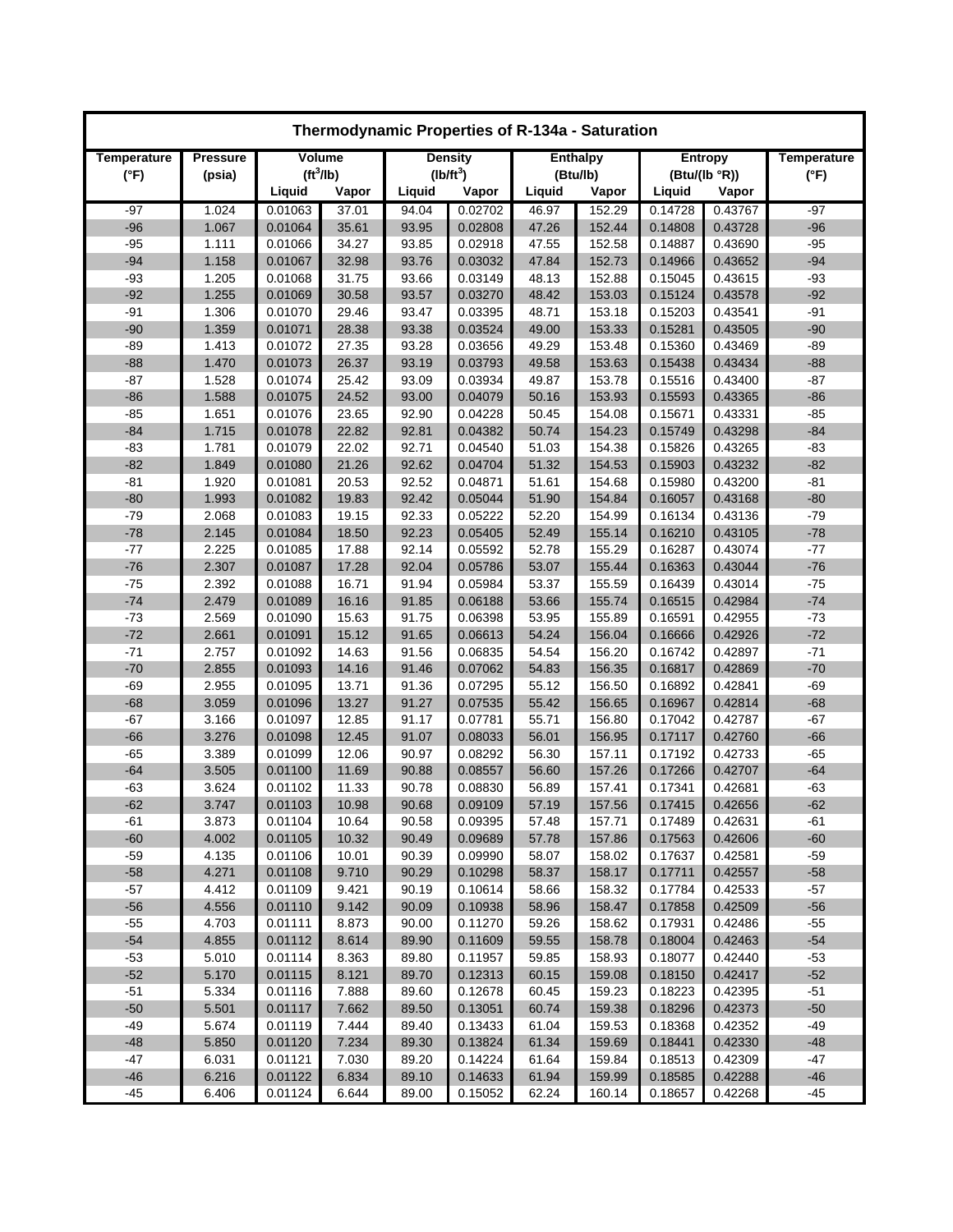|                    |                 |                       |                |                | Thermodynamic Properties of R-134a - Saturation |                 |                  |                    |                    |                    |               |               |
|--------------------|-----------------|-----------------------|----------------|----------------|-------------------------------------------------|-----------------|------------------|--------------------|--------------------|--------------------|---------------|---------------|
| <b>Temperature</b> | <b>Pressure</b> | Volume                |                | <b>Density</b> |                                                 | <b>Enthalpy</b> |                  |                    | Entropy            | <b>Temperature</b> |               |               |
| $(^{\circ}F)$      | (psia)          | (tf <sup>3</sup> /lb) |                | $(lb/ft^3)$    |                                                 | (Btu/lb)        |                  |                    |                    |                    | (Btu/(lb °R)) | $(^{\circ}F)$ |
|                    |                 | Liquid                | Vapor          | Liquid         | Vapor                                           | Liquid          | Vapor            | Liquid             | Vapor              |                    |               |               |
| $-44$              | 6.601           | 0.01125               | 6.460          | 88.91          | 0.15480                                         | 62.54           | 160.29           | 0.18729            | 0.42247            | -44                |               |               |
| $-43$              | 6.800           | 0.01126               | 6.283          | 88.81          | 0.15917                                         | 62.83           | 160.45           | 0.18801            | 0.42227            | $-43$              |               |               |
| $-42$              | 7.004           | 0.01127               | 6.111          | 88.71          | 0.16365                                         | 63.13           | 160.60           | 0.18873            | 0.42208            | $-42$              |               |               |
| $-41$              | 7.213           | 0.01129               | 5.945          | 88.61          | 0.16822                                         | 63.43           | 160.75           | 0.18944            | 0.42188            | $-41$              |               |               |
| $-40$              | 7.427           | 0.01130               | 5.784          | 88.50          | 0.17289                                         | 63.73           | 160.90           | 0.19016            | 0.42169            | $-40$              |               |               |
| $-39$              | 7.646           | 0.01131               | 5.628          | 88.40          | 0.17767                                         | 64.03           | 161.05           | 0.19087            | 0.42150            | $-39$              |               |               |
| $-38$              | 7.871           | 0.01133               | 5.478          | 88.30          | 0.18256                                         | 64.33           | 161.20           | 0.19158            | 0.42131            | $-38$              |               |               |
| $-37$              | 8.100           | 0.01134               | 5.332          | 88.20          | 0.18754                                         | 64.63           | 161.35           | 0.19229            | 0.42112            | $-37$              |               |               |
| $-36$              | 8.335           | 0.01135               | 5.191          | 88.10          | 0.19264                                         | 64.94           | 161.51           | 0.19300            | 0.42094            | $-36$              |               |               |
| $-35$              | 8.576           | 0.01136               | 5.054          | 88.00          | 0.19785                                         | 65.24           | 161.66           | 0.19371            | 0.42076            | $-35$              |               |               |
| $-34$              | 8.822           | 0.01138               | 4.922          | 87.90          | 0.20317                                         | 65.54           | 161.81           | 0.19442            | 0.42058            | $-34$              |               |               |
| $-33$              | 9.073           | 0.01139               | 4.794          | 87.80          | 0.20860                                         | 65.84           | 161.96           | 0.19513            | 0.42040            | $-33$              |               |               |
| $-32$              | 9.330           | 0.01140               | 4.670          | 87.70          | 0.21414                                         | 66.14           | 162.11           | 0.19583            | 0.42023            | $-32$              |               |               |
| $-31$              | 9.593           | 0.01142               | 4.550          | 87.60          | 0.21980                                         | 66.44           | 162.26           | 0.19654            | 0.42006            | $-31$              |               |               |
| $-30$              | 9.862           | 0.01143               | 4.433          | 87.49          | 0.22558                                         | 66.75           | 162.41           | 0.19724            | 0.41989            | $-30$              |               |               |
| $-29$              | 10.14           | 0.01144               | 4.320          | 87.39          | 0.23148                                         | 67.05           | 162.56           | 0.19794            | 0.41972            | $-29$              |               |               |
| $-28$              | 10.42           | 0.01146               | 4.210          | 87.29          | 0.23751                                         | 67.35           | 162.71           | 0.19864            | 0.41956            | $-28$              |               |               |
| $-27$              | 10.71           | 0.01147               | 4.104          | 87.19          | 0.24365                                         | 67.66           | 162.86           | 0.19934            | 0.41939            | $-27$              |               |               |
| $-26$              | 11.00           | 0.01148               | 4.001          | 87.09          | 0.24992                                         | 67.96           | 163.02           | 0.20004            | 0.41923            | $-26$              |               |               |
| $-25$              | 11.30           | 0.01150               | 3.901          | 86.98          | 0.25632                                         | 68.26           | 163.17           | 0.20074            | 0.41907            | $-25$              |               |               |
| $-24$              | 11.61           | 0.01151               | 3.805          | 86.88          | 0.26285                                         | 68.57           | 163.32           | 0.20144            | 0.41892            | $-24$              |               |               |
| $-23$              | 11.92           | 0.01152               | 3.711          | 86.78          | 0.26951                                         | 68.87           | 163.47           | 0.20213            | 0.41876            | $-23$              |               |               |
| $-22$              | 12.24           | 0.01154               | 3.619          | 86.68          | 0.27630                                         | 69.17           | 163.62           | 0.20283            | 0.41861            | $-22$              |               |               |
| $-21$              | 12.56           | 0.01155               | 3.531          | 86.57          | 0.28322                                         | 69.48           | 163.77           | 0.20352            | 0.41846            | $-21$              |               |               |
| $-20$              | 12.90           | 0.01157               | 3.445          | 86.47          | 0.29029                                         | 69.78           | 163.92           | 0.20421            | 0.41831            | $-20$              |               |               |
| $-19$              | 13.24           | 0.01158               | 3.362          | 86.37          | 0.29749                                         | 70.09           | 164.07           | 0.20490            | 0.41817            | $-19$              |               |               |
| $-18$              | 13.59           | 0.01159               | 3.281          | 86.26          | 0.30483                                         | 70.40           | 164.22           | 0.20560            | 0.41802            | $-18$<br>$-17$     |               |               |
| $-17$<br>$-16$     | 13.94<br>14.30  | 0.01161<br>0.01162    | 3.202<br>3.126 | 86.16<br>86.05 | 0.31232<br>0.31995                              | 70.70<br>71.01  | 164.37<br>164.52 | 0.20629<br>0.20697 | 0.41788<br>0.41774 | $-16$              |               |               |
| $-15$              | 14.67           | 0.01164               | 3.051          | 85.95          | 0.32772                                         | 71.31           | 164.67           | 0.20766            | 0.41760            | $-15$              |               |               |
| $-14$              | 15.05           | 0.01165               | 2.979          | 85.85          | 0.33565                                         | 71.62           | 164.81           | 0.20835            | 0.41746            | $-14$              |               |               |
| $-13$              | 15.43           | 0.01166               | 2.909          | 85.74          | 0.34372                                         | 71.93           | 164.96           | 0.20903            | 0.41733            | $-13$              |               |               |
| $-12$              | 15.82           | 0.01168               | 2.841          | 85.64          | 0.35195                                         | 72.23           | 165.11           | 0.20972            | 0.41719            | $-12$              |               |               |
| $-11$              | 16.22           | 0.01169               | 2.775          | 85.53          | 0.36034                                         | 72.54           | 165.26           | 0.21040            | 0.41706            | $-11$              |               |               |
| $-10$              | 16.63           | 0.01171               | 2.711          | 85.43          | 0.36888                                         | 72.85           | 165.41           | 0.21109            | 0.41693            | $-10$              |               |               |
| $-9$               | 17.05           | 0.01172               | 2.649          | 85.32          | 0.37758                                         | 73.16           | 165.56           | 0.21177            | 0.41680            | $-9$               |               |               |
| -8                 | 17.47           | 0.01174               | 2.588          | 85.22          | 0.38644                                         | 73.46           | 165.71           | 0.21245            | 0.41668            | -8                 |               |               |
| $-7$               | 17.90           | 0.01175               | 2.529          | 85.11          | 0.39546                                         | 73.77           | 165.86           | 0.21313            | 0.41655            | $-7$               |               |               |
| -6                 | 18.35           | 0.01176               | 2.471          | 85.01          | 0.40465                                         | 74.08           | 166.00           | 0.21381            | 0.41643            | -6                 |               |               |
| $-5$               | 18.79           | 0.01178               | 2.415          | 84.90          | 0.41401                                         | 74.39           | 166.15           | 0.21449            | 0.41631            | $-5$               |               |               |
| $-4$               | 19.25           | 0.01179               | 2.361          | 84.79          | 0.42354                                         | 74.70           | 166.30           | 0.21516            | 0.41619            | $-4$               |               |               |
| $-3$               | 19.72           | 0.01181               | 2.308          | 84.69          | 0.43324                                         | 75.01           | 166.45           | 0.21584            | 0.41607            | $-3$               |               |               |
| $-2$               | 20.19           | 0.01182               | 2.257          | 84.58          | 0.44312                                         | 75.32           | 166.59           | 0.21652            | 0.41595            | $-2$               |               |               |
| $-1$               | 20.68           | 0.01184               | 2.207          | 84.47          | 0.45317                                         | 75.63           | 166.74           | 0.21719            | 0.41584            | $-1$               |               |               |
| $\mathbf 0$        | 21.17           | 0.01185               | 2.158          | 84.37          | 0.46341                                         | 75.94           | 166.89           | 0.21786            | 0.41572            | 0                  |               |               |
| $\mathbf{1}$       | 21.67           | 0.01187               | 2.111          | 84.26          | 0.47382                                         | 76.25           | 167.04           | 0.21854            | 0.41561            | $\mathbf{1}$       |               |               |
| 2                  | 22.19           | 0.01188               | 2.064          | 84.15          | 0.48442                                         | 76.56           | 167.18           | 0.21921            | 0.41550            | 2                  |               |               |
| 3                  | 22.71           | 0.01190               | 2.019          | 84.05          | 0.49520                                         | 76.87           | 167.33           | 0.21988            | 0.41539            | 3                  |               |               |
| 4                  | 23.24           | 0.01191               | 1.976          | 83.94          | 0.50618                                         | 77.19           | 167.48           | 0.22055            | 0.41528            | 4                  |               |               |
| 5                  | 23.78           | 0.01193               | 1.933          | 83.83          | 0.51734                                         | 77.50           | 167.62           | 0.22122            | 0.41518            | 5                  |               |               |
| 6                  | 24.33           | 0.01194               | 1.891          | 83.72          | 0.52870                                         | 77.81           | 167.77           | 0.22189            | 0.41507            | 6                  |               |               |
| $\overline{7}$     | 24.89           | 0.01196               | 1.851          | 83.61          | 0.54025                                         | 78.12           | 167.91           | 0.22256            | 0.41497            | $\overline{7}$     |               |               |
| 8                  | 25.46           | 0.01198               | 1.812          | 83.51          | 0.55201                                         | 78.44           | 168.06           | 0.22322            | 0.41487            | 8                  |               |               |
|                    |                 |                       |                |                |                                                 |                 |                  |                    |                    |                    |               |               |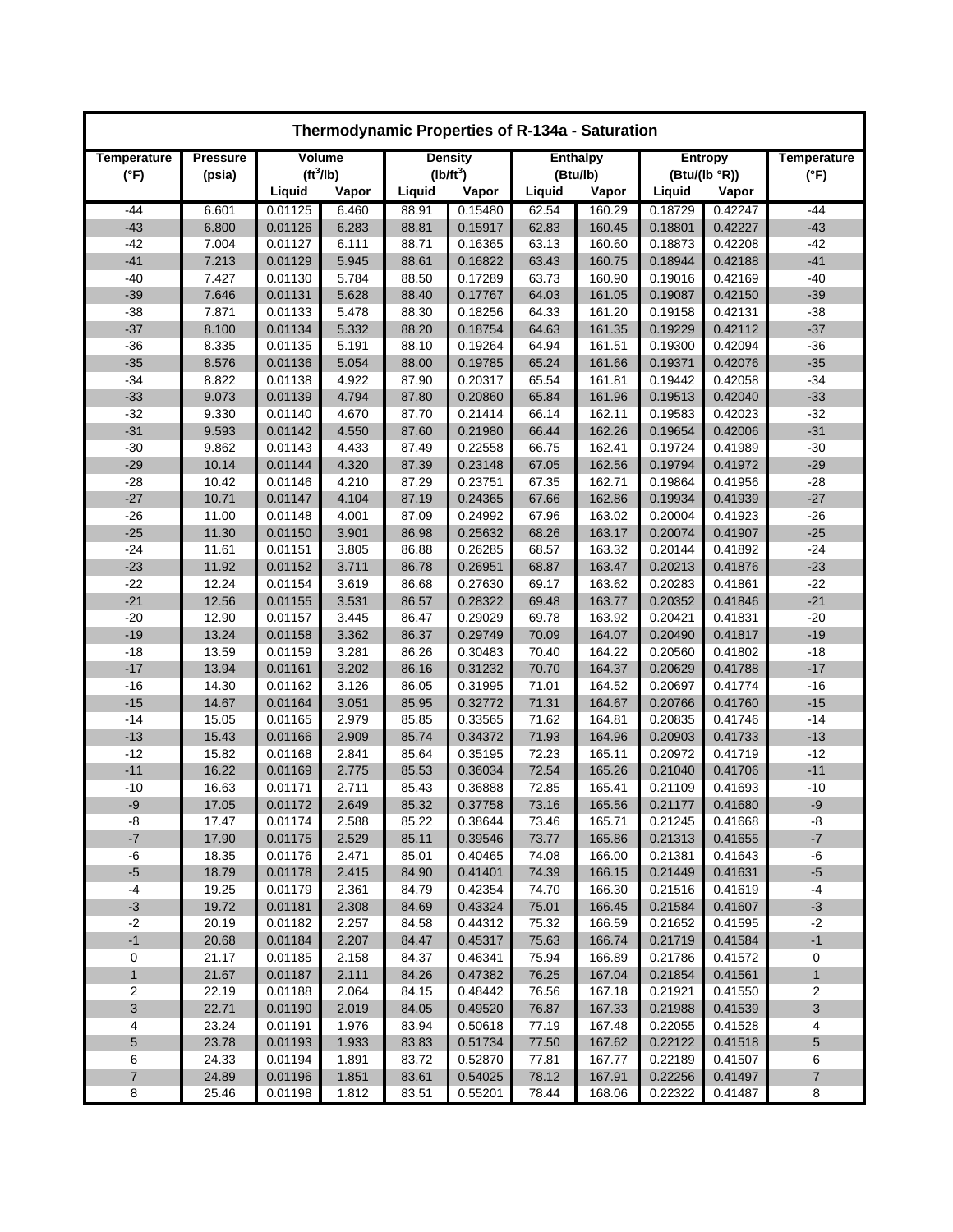| Thermodynamic Properties of R-134a - Saturation |                           |                       |                |                |                    |                |                  |                    |                    |                    |  |
|-------------------------------------------------|---------------------------|-----------------------|----------------|----------------|--------------------|----------------|------------------|--------------------|--------------------|--------------------|--|
| Temperature                                     | <b>Pressure</b><br>Volume |                       |                |                | <b>Density</b>     |                | <b>Enthalpy</b>  |                    | Entropy            | <b>Temperature</b> |  |
| $(^{\circ}F)$                                   | (psia)                    | (tf <sup>3</sup> /lb) |                |                | $(lb/ft^3)$        |                | (Btu/lb)         |                    | (Btu/(lb °R))      | $(^{\circ}F)$      |  |
|                                                 |                           | Liquid                | Vapor          | Liquid         | Vapor              | Liquid         | Vapor            | Liquid             | Vapor              |                    |  |
| 9                                               | 26.04                     | 0.01199               | 1.773          | 83.40          | 0.56396            | 78.75          | 168.20           | 0.22389            | 0.41476            | 9                  |  |
| 10                                              | 26.63                     | 0.01201               | 1.736          | 83.29          | 0.57612            | 79.06          | 168.35           | 0.22456            | 0.41467            | 10                 |  |
| 11                                              | 27.23                     | 0.01202               | 1.699          | 83.18          | 0.58849            | 79.38          | 168.49           | 0.22522            | 0.41457            | 11                 |  |
| 12                                              | 27.84                     | 0.01204               | 1.664          | 83.07          | 0.60106            | 79.69          | 168.64           | 0.22588            | 0.41447            | 12                 |  |
| 13                                              | 28.46                     | 0.01205               | 1.629          | 82.96          | 0.61385            | 80.00          | 168.78           | 0.22655            | 0.41437            | 13                 |  |
| 14                                              | 29.10                     | 0.01207               | 1.595          | 82.85          | 0.62685            | 80.32          | 168.93           | 0.22721            | 0.41428            | 14                 |  |
| 15                                              | 29.74                     | 0.01209               | 1.562          | 82.74          | 0.64007            | 80.63          | 169.07           | 0.22787            | 0.41419            | 15                 |  |
| 16                                              | 30.39                     | 0.01210               | 1.530          | 82.63          | 0.65350            | 80.95          | 169.22           | 0.22853            | 0.41410            | 16                 |  |
| 17                                              | 31.06                     | 0.01212               | 1.499          | 82.52          | 0.66716            | 81.27          | 169.36           | 0.22919            | 0.41401            | 17                 |  |
| 18<br>19                                        | 31.74<br>32.42            | 0.01214<br>0.01215    | 1.468<br>1.439 | 82.41<br>82.30 | 0.68105<br>0.69516 | 81.58<br>81.90 | 169.50<br>169.65 | 0.22985<br>0.23051 | 0.41392<br>0.41383 | 18<br>19           |  |
| 20                                              | 33.12                     | 0.01217               | 1.409          | 82.19          | 0.70951            | 82.21          | 169.79           | 0.23117            | 0.41374            | 20                 |  |
| 21                                              | 33.84                     | 0.01218               | 1.381          | 82.07          | 0.72408            | 82.53          | 169.93           | 0.23182            | 0.41366            | 21                 |  |
| 22                                              | 34.56                     | 0.01220               | 1.353          | 81.96          | 0.73890            | 82.85          | 170.07           | 0.23248            | 0.41357            | 22                 |  |
| 23                                              | 35.29                     | 0.01222               | 1.326          | 81.85          | 0.75395            | 83.17          | 170.22           | 0.23314            | 0.41349            | 23                 |  |
| 24                                              | 36.04                     | 0.01223               | 1.300          | 81.74          | 0.76925            | 83.49          | 170.36           | 0.23379            | 0.41341            | 24                 |  |
| 25                                              | 36.80                     | 0.01225               | 1.274          | 81.63          | 0.78479            | 83.80          | 170.50           | 0.23445            | 0.41332            | 25                 |  |
| 26                                              | 37.57                     | 0.01227               | 1.249          | 81.51          | 0.80058            | 84.12          | 170.64           | 0.23510            | 0.41324            | 26                 |  |
| 27                                              | 38.36                     | 0.01229               | 1.225          | 81.40          | 0.81663            | 84.44          | 170.78           | 0.23575            | 0.41316            | 27                 |  |
| 28                                              | 39.15                     | 0.01230               | 1.201          | 81.29          | 0.83292            | 84.76          | 170.92           | 0.23640            | 0.41309            | 28                 |  |
| 29                                              | 39.96                     | 0.01232               | 1.177          | 81.17          | 0.84948            | 85.08          | 171.06           | 0.23706            | 0.41301            | 29                 |  |
| 30                                              | 40.78                     | 0.01234               | 1.154          | 81.06          | 0.86629            | 85.40          | 171.20           | 0.23771            | 0.41293            | 30                 |  |
| 31                                              | 41.62                     | 0.01235               | 1.132          | 80.95          | 0.88338            | 85.72          | 171.34           | 0.23836            | 0.41286            | 31                 |  |
| 32                                              | 42.47                     | 0.01237               | 1.110          | 80.83          | 0.90072            | 86.04          | 171.48           | 0.23901            | 0.41278            | 32                 |  |
| 33                                              | 43.33                     | 0.01239               | 1.089          | 80.72          | 0.91834            | 86.36          | 171.62           | 0.23965            | 0.41271            | 33                 |  |
| 34                                              | 44.20                     | 0.01241               | 1.068          | 80.60          | 0.93623            | 86.69          | 171.76           | 0.24030            | 0.41264            | 34                 |  |
| 35                                              | 45.09                     | 0.01243               | 1.048          | 80.49          | 0.95441            | 87.01          | 171.90           | 0.24095            | 0.41257            | 35                 |  |
| 36                                              | 45.99                     | 0.01244               | 1.028          | 80.37          | 0.97286            | 87.33          | 172.04           | 0.24160            | 0.41250            | 36                 |  |
| 37                                              | 46.91                     | 0.01246               | 1.009          | 80.25          | 0.99159            | 87.65          | 172.18           | 0.24224            | 0.41243            | 37                 |  |
| 38                                              | 47.84                     | 0.01248               | 0.990          | 80.14          | 1.0106             | 87.98          | 172.31           | 0.24289            | 0.41236            | 38                 |  |
| 39                                              | 48.78                     | 0.01250               | 0.971          | 80.02          | 1.0299             | 88.30          | 172.45           | 0.24353            | 0.41229            | 39                 |  |
| 40                                              | 49.74                     | 0.01252               | 0.953          | 79.90          | 1.0495             | 88.62          | 172.59           | 0.24418            | 0.41222            | 40                 |  |
| 41                                              | 50.71                     | 0.01253               | 0.935          | 79.79          | 1.0694             | 88.95          | 172.73           | 0.24482            | 0.41216            | 41                 |  |
| 42                                              | 51.70                     | 0.01255               | 0.918          | 79.67          | 1.0897             | 89.27          | 172.86           | 0.24547            | 0.41209            | 42                 |  |
| 43                                              | 52.70                     | 0.01257               | 0.901          | 79.55          | 1.1102             | 89.60          | 173.00           | 0.24611            | 0.41203            | 43                 |  |
| 44                                              | 53.72                     | 0.01259               | 0.884          | 79.43          | 1.1310             | 89.92          | 173.13           | 0.24675            | 0.41196            | 44                 |  |
| 45                                              | 54.75                     | 0.01261               | 0.868          | 79.32          | 1.1521             | 90.25          | 173.27           | 0.24739            | 0.41190            | 45                 |  |
| 46                                              | 55.80                     | 0.01263               | 0.852          | 79.20          | 1.1736             | 90.57          | 173.41           | 0.24803            | 0.41184            | 46                 |  |
| 47                                              | 56.86                     | 0.01265               | 0.837          | 79.08          | 1.1954             | 90.90          | 173.54           | 0.24867            | 0.41178            | 47                 |  |
| 48                                              | 57.93                     | 0.01267               | 0.821          | 78.96          | 1.2175             | 91.23          | 173.67           | 0.24931            | 0.41171            | 48                 |  |
| 49                                              | 59.03                     | 0.01268               | 0.807          | 78.84          | 1.2399             | 91.56          | 173.81           | 0.24995            | 0.41165            | 49                 |  |
| 50<br>51                                        | 60.13<br>61.26            | 0.01270<br>0.01272    | 0.792<br>0.778 | 78.72<br>78.60 | 1.2627<br>1.2858   | 91.88<br>92.21 | 173.94<br>174.08 | 0.25059<br>0.25123 | 0.41159<br>0.41154 | 50<br>51           |  |
| 52                                              | 62.40                     | 0.01274               | 0.764          | 78.48          | 1.3092             | 92.54          | 174.21           | 0.25187            | 0.41148            | 52                 |  |
| 53                                              | 63.55                     | 0.01276               | 0.750          | 78.36          | 1.3330             | 92.87          | 174.34           | 0.25250            | 0.41142            | 53                 |  |
| 54                                              | 64.73                     | 0.01278               | 0.737          | 78.24          | 1.3571             | 93.20          | 174.47           | 0.25314            | 0.41136            | 54                 |  |
| 55                                              | 65.91                     | 0.01280               | 0.724          | 78.11          | 1.3816             | 93.53          | 174.60           | 0.25378            | 0.41131            | 55                 |  |
| 56                                              | 67.12                     | 0.01282               | 0.711          | 77.99          | 1.4065             | 93.86          | 174.74           | 0.25441            | 0.41125            | 56                 |  |
| 57                                              | 68.34                     | 0.01284               | 0.698          | 77.87          | 1.4317             | 94.19          | 174.87           | 0.25505            | 0.41120            | 57                 |  |
| 58                                              | 69.58                     | 0.01286               | 0.686          | 77.75          | 1.4572             | 94.52          | 175.00           | 0.25568            | 0.41114            | 58                 |  |
| 59                                              | 70.83                     | 0.01288               | 0.674          | 77.62          | 1.4832             | 94.85          | 175.13           | 0.25632            | 0.41109            | 59                 |  |
| 60                                              | 72.11                     | 0.01290               | 0.662          | 77.50          | 1.5095             | 95.19          | 175.26           | 0.25695            | 0.41103            | 60                 |  |
| 61                                              | 73.40                     | 0.01292               | 0.651          | 77.38          | 1.5362             | 95.52          | 175.39           | 0.25759            | 0.41098            | 61                 |  |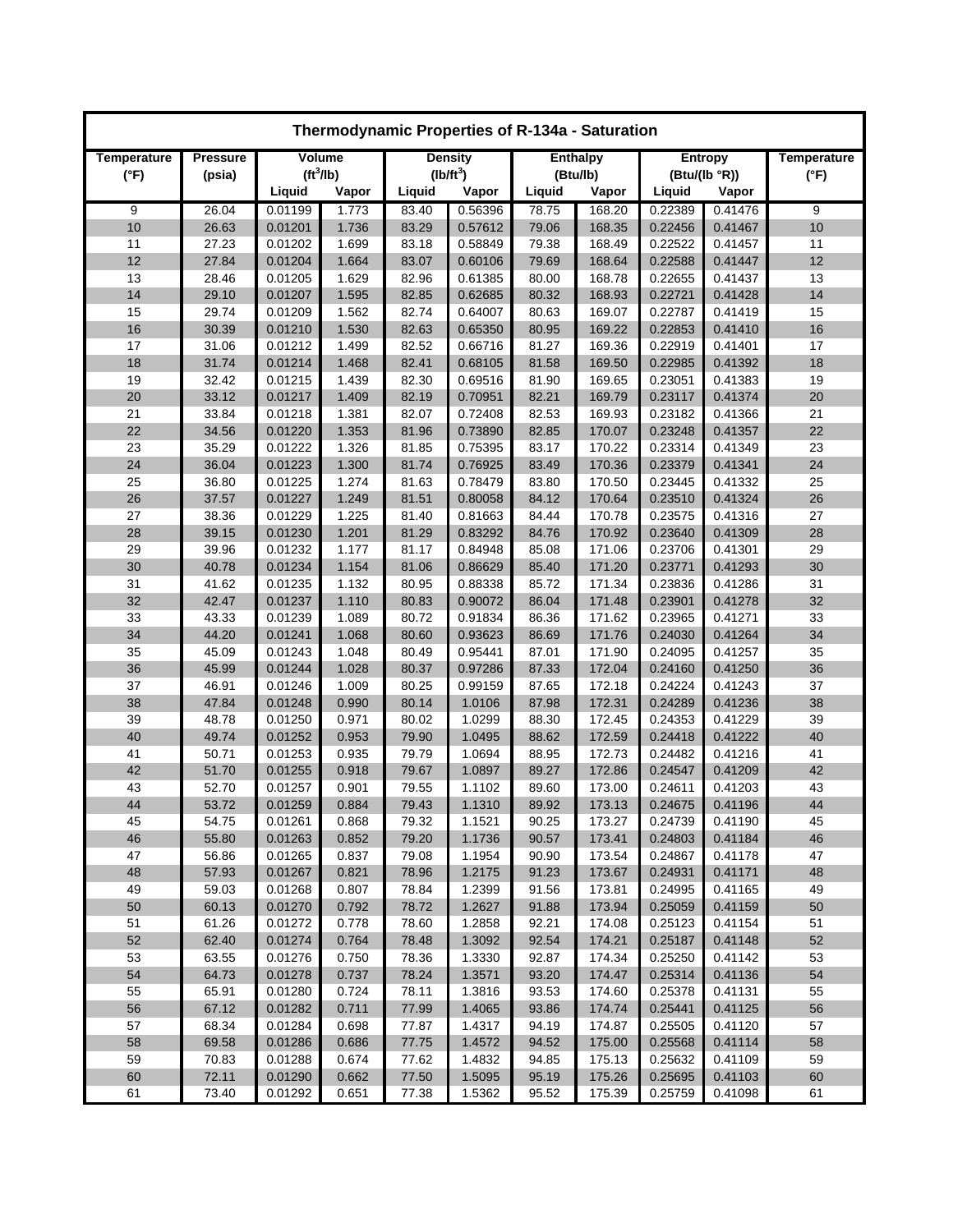| Thermodynamic Properties of R-134a - Saturation |                           |                       |       |                |             |        |                 |         |               |                    |
|-------------------------------------------------|---------------------------|-----------------------|-------|----------------|-------------|--------|-----------------|---------|---------------|--------------------|
| Temperature                                     | Volume<br><b>Pressure</b> |                       |       | <b>Density</b> |             |        | <b>Enthalpy</b> |         | Entropy       | <b>Temperature</b> |
| $(^{\circ}F)$                                   | (psia)                    | (tf <sup>3</sup> /lb) |       |                | $(lb/ft^3)$ |        | (Btu/lb)        |         | (Btu/(lb °R)) | (°F)               |
|                                                 |                           | Liquid                | Vapor | Liquid         | Vapor       | Liquid | Vapor           | Liquid  | Vapor         |                    |
| 62                                              | 74.70                     | 0.01295               | 0.640 | 77.25          | 1.5633      | 95.85  | 175.51          | 0.25822 | 0.41093       | 62                 |
| 63                                              | 76.03                     | 0.01297               | 0.629 | 77.13          | 1.5908      | 96.18  | 175.64          | 0.25885 | 0.41088       | 63                 |
| 64                                              | 77.37                     | 0.01299               | 0.618 | 77.00          | 1.6187      | 96.52  | 175.77          | 0.25948 | 0.41082       | 64                 |
| 65                                              | 78.73                     | 0.01301               | 0.607 | 76.88          | 1.6470      | 96.85  | 175.90          | 0.26011 | 0.41077       | 65                 |
| 66                                              | 80.11                     | 0.01303               | 0.597 | 76.75          | 1.6757      | 97.19  | 176.03          | 0.26075 | 0.41072       | 66                 |
| 67                                              | 81.50                     | 0.01305               | 0.587 | 76.62          | 1.7048      | 97.52  | 176.15          | 0.26138 | 0.41067       | 67                 |
| 68                                              | 82.92                     | 0.01307               | 0.577 | 76.50          | 1.7343      | 97.86  | 176.28          | 0.26201 | 0.41062       | 68                 |
| 69                                              | 84.35                     | 0.01310               | 0.567 | 76.37          | 1.7642      | 98.20  | 176.40          | 0.26264 | 0.41057       | 69                 |
| 70                                              | 85.81                     | 0.01312               | 0.557 | 76.24          | 1.7946      | 98.53  | 176.53          | 0.26327 | 0.41052       | 70                 |
| 71                                              | 87.28                     | 0.01314               | 0.548 | 76.11          | 1.8254      | 98.87  | 176.65          | 0.26390 | 0.41047       | 71                 |
| 72                                              | 88.77                     | 0.01316               | 0.539 | 75.98          | 1.8566      | 99.21  | 176.78          | 0.26453 | 0.41043       | 72                 |
| 73                                              | 90.27                     | 0.01318               | 0.530 | 75.85          | 1.8883      | 99.55  | 176.90          | 0.26516 | 0.41038       | 73                 |
| 74                                              | 91.80                     | 0.01321               | 0.521 | 75.72          | 1.9204      | 99.88  | 177.02          | 0.26578 | 0.41033       | 74                 |
| 75                                              | 93.35                     | 0.01323               | 0.512 | 75.59          | 1.9530      | 100.22 | 177.15          | 0.26641 | 0.41028       | 75                 |
| 76                                              | 94.92                     | 0.01325               | 0.504 | 75.46          | 1.9860      | 100.56 | 177.27          | 0.26704 | 0.41023       | 76                 |
| 77                                              | 96.51                     | 0.01327               | 0.495 | 75.33          | 2.0195      | 100.90 | 177.39          | 0.26767 | 0.41019       | 77                 |
| 78                                              | 98.11                     | 0.01330               | 0.487 | 75.20          | 2.0535      | 101.24 | 177.51          | 0.26829 | 0.41014       | 78                 |
| 79                                              | 99.74                     | 0.01332               | 0.479 | 75.07          | 2.0880      | 101.59 | 177.63          | 0.26892 | 0.41009       | 79                 |
| 80                                              | 101.4                     | 0.01335               | 0.471 | 74.94          | 2.1229      | 101.93 | 177.75          | 0.26955 | 0.41005       | 80                 |
| 81                                              | 103.1                     | 0.01337               | 0.463 | 74.80          | 2.1584      | 102.27 | 177.87          | 0.27017 | 0.41000       | 81                 |
| 82                                              | 104.7                     | 0.01339               | 0.456 | 74.67          | 2.1943      | 102.61 | 177.99          | 0.27080 | 0.40996       | 82                 |
| 83                                              | 106.5                     | 0.01342               | 0.448 | 74.54          | 2.2308      | 102.96 | 178.11          | 0.27143 | 0.40991       | 83                 |
| 84                                              | 108.2                     | 0.01344               | 0.441 | 74.40          | 2.2678      | 103.30 | 178.23          | 0.27205 | 0.40986       | 84                 |
| 85                                              | 109.9                     | 0.01347               | 0.434 | 74.27          | 2.3052      | 103.65 | 178.34          | 0.27268 | 0.40982       | 85                 |
| 86                                              | 111.7                     | 0.01349               | 0.427 | 74.13          | 2.3433      | 103.99 | 178.46          | 0.27330 | 0.40977       | 86                 |
| 87                                              | 113.5                     | 0.01351               | 0.420 | 74.00          | 2.3818      | 104.34 | 178.58          | 0.27393 | 0.40973       | 87                 |
| 88                                              | 115.3                     | 0.01354               | 0.413 | 73.86          | 2.4209      | 104.68 | 178.69          | 0.27455 | 0.40968       | 88                 |
| 89                                              | 117.2                     | 0.01357               | 0.406 | 73.72          | 2.4605      | 105.03 | 178.80          | 0.27518 | 0.40964       | 89                 |
| 90                                              | 119.0                     | 0.01359               | 0.400 | 73.58          | 2.5007      | 105.38 | 178.92          | 0.27580 | 0.40959       | 90                 |
| 91                                              | 120.9                     | 0.01362               | 0.393 | 73.44          | 2.5415      | 105.73 | 179.03          | 0.27643 | 0.40955       | 91                 |
| 92                                              | 122.8                     | 0.01364               | 0.387 | 73.31          | 2.5828      | 106.08 | 179.14          | 0.27705 | 0.40950       | 92                 |
| 93                                              | 124.7                     | 0.01367               | 0.381 | 73.17          | 2.6247      | 106.42 | 179.26          | 0.27767 | 0.40946       | 93                 |
| 94                                              | 126.7                     | 0.01369               | 0.375 | 73.03          | 2.6672      | 106.77 | 179.37          | 0.27830 | 0.40941       | 94                 |
| 95                                              | 128.7                     | 0.01372               | 0.369 | 72.89          | 2.7103      | 107.13 | 179.48          | 0.27892 | 0.40937       | 95                 |
| 96                                              | 130.6                     | 0.01375               | 0.363 | 72.74          | 2.7541      | 107.48 | 179.59          | 0.27955 | 0.40932       | 96                 |
| 97                                              | 132.7                     | 0.01377               | 0.357 | 72.60          | 2.7984      | 107.83 | 179.70          | 0.28017 | 0.40928       | 97                 |
| 98                                              | 134.7                     | 0.01380               | 0.352 | 72.46          | 2.8433      | 108.18 | 179.81          | 0.28079 | 0.40923       | 98                 |
| 99                                              | 136.8                     | 0.01383               | 0.346 | 72.32          | 2.8889      | 108.53 | 179.91          | 0.28142 | 0.40918       | 99                 |
| 100                                             | 138.9                     | 0.01386               | 0.341 | 72.17          | 2.9352      | 108.89 | 180.02          | 0.28204 | 0.40914       | 100                |
| 101                                             | 141.0                     | 0.01388               | 0.335 | 72.03          | 2.9820      | 109.24 | 180.13          | 0.28266 | 0.40909       | 101                |
| 102                                             | 143.1                     | 0.01391               | 0.330 | 71.88          | 3.0296      | 109.60 | 180.23          | 0.28328 | 0.40905       | 102                |
| 103                                             | 145.3                     | 0.01394               | 0.325 | 71.74          | 3.0778      | 109.95 | 180.34          | 0.28391 | 0.40900       | 103                |
| 104                                             | 147.4                     | 0.01397               | 0.320 | 71.59          | 3.1267      | 110.31 | 180.44          | 0.28453 | 0.40895       | 104                |
| 105                                             | 149.7                     | 0.01400               | 0.315 | 71.44          | 3.1763      | 110.67 | 180.55          | 0.28515 | 0.40891       | 105                |
| 106                                             | 151.9                     | 0.01403               | 0.310 | 71.29          | 3.2266      | 111.03 | 180.65          | 0.28578 | 0.40886       | 106                |
| 107                                             | 154.2                     | 0.01406               | 0.305 | 71.14          | 3.2776      | 111.38 | 180.75          | 0.28640 | 0.40881       | 107                |
| 108                                             | 156.4                     | 0.01409               | 0.300 | 71.00          | 3.3294      | 111.74 | 180.85          | 0.28702 | 0.40876       | 108                |
| 109                                             | 158.7                     | 0.01412               | 0.296 | 70.84          | 3.3819      | 112.10 | 180.95          | 0.28765 | 0.40871       | 109                |
| 110                                             | 161.1                     | 0.01415               | 0.291 | 70.69          | 3.4351      | 112.46 | 181.05          | 0.28827 | 0.40867       | 110                |
| 111                                             | 163.4                     | 0.01418               | 0.287 | 70.54          | 3.4891      | 112.83 | 181.15          | 0.28889 | 0.40862       | 111                |
| 112                                             | 165.8                     | 0.01421               | 0.282 | 70.39          | 3.5439      | 113.19 | 181.25          | 0.28952 | 0.40857       | 112                |
| 113                                             | 168.2                     | 0.01424               | 0.278 | 70.24          | 3.5994      | 113.55 | 181.34          | 0.29014 | 0.40852       | 113                |
| 114                                             | 170.7                     | 0.01427               | 0.274 | 70.08          | 3.6558      | 113.91 | 181.44          | 0.29076 | 0.40847       | 114                |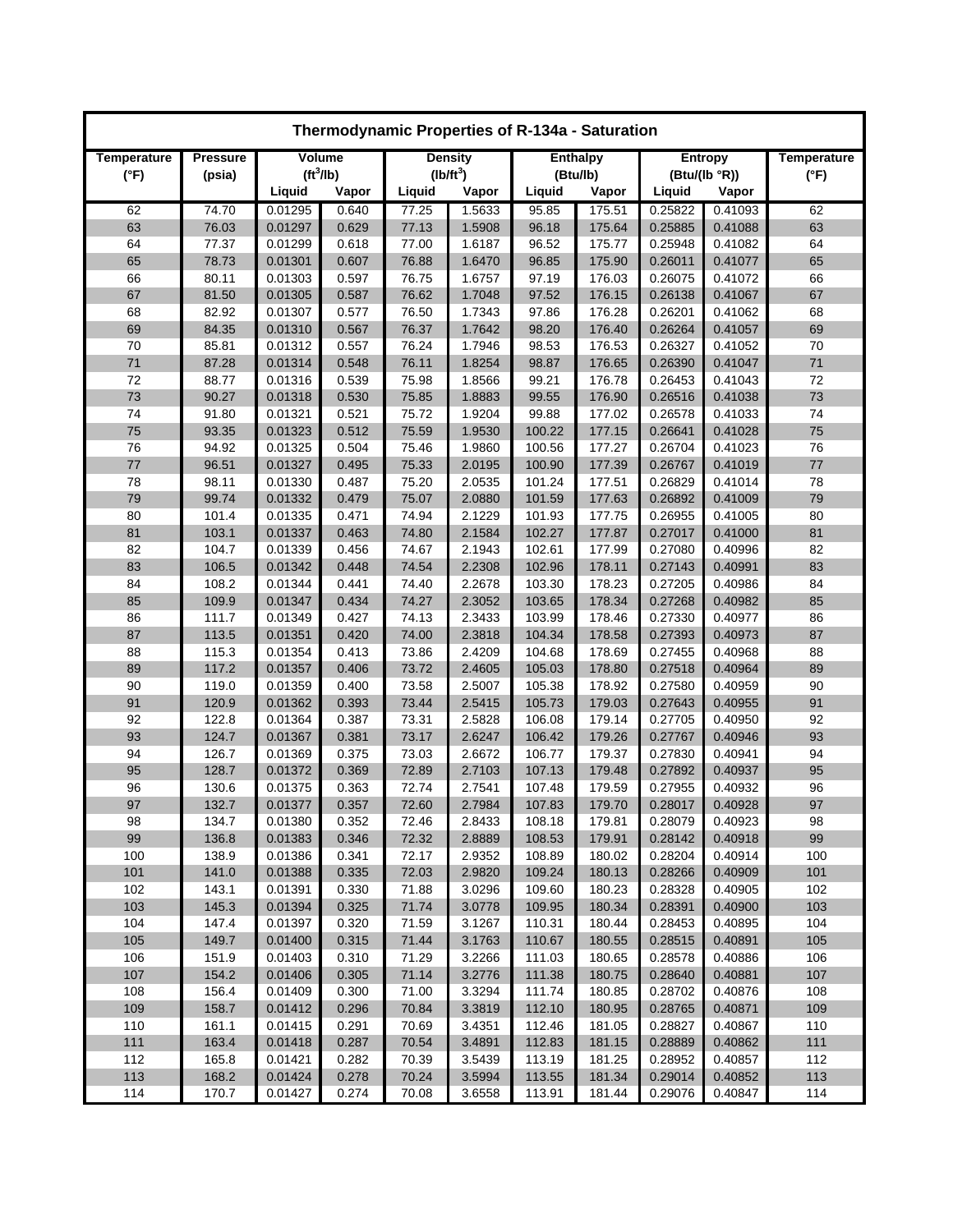| Thermodynamic Properties of R-134a - Saturation |                                  |                       |       |                |             |                 |          |         |                    |               |
|-------------------------------------------------|----------------------------------|-----------------------|-------|----------------|-------------|-----------------|----------|---------|--------------------|---------------|
| Temperature                                     | <b>Pressure</b><br><b>Volume</b> |                       |       | <b>Density</b> |             | <b>Enthalpy</b> |          | Entropy | <b>Temperature</b> |               |
| $(^{\circ}F)$                                   | (psia)                           | (tf <sup>3</sup> /lb) |       |                | $(lb/ft^3)$ |                 | (Btu/lb) |         | (Btu/(lb °R))      | $(^{\circ}F)$ |
|                                                 |                                  | Liquid                | Vapor | Liquid         | Vapor       | Liquid          | Vapor    | Liquid  | Vapor              |               |
| 115                                             | 173.1                            | 0.01430               | 0.269 | 69.93          | 3.7130      | 114.28          | 181.53   | 0.29139 | 0.40842            | 115           |
| 116                                             | 175.6                            | 0.01433               | 0.265 | 69.77          | 3.7710      | 114.64          | 181.63   | 0.29201 | 0.40836            | 116           |
| 117                                             | 178.2                            | 0.01437               | 0.261 | 69.61          | 3.8298      | 115.01          | 181.72   | 0.29263 | 0.40831            | 117           |
| 118                                             | 180.7                            | 0.01440               | 0.257 | 69.46          | 3.8895      | 115.38          | 181.81   | 0.29326 | 0.40826            | 118           |
| 119                                             | 183.3                            | 0.01443               | 0.253 | 69.30          | 3.9501      | 115.75          | 181.90   | 0.29388 | 0.40821            | 119           |
| 120                                             | 185.9                            | 0.01446               | 0.249 | 69.14          | 4.0116      | 116.12          | 181.99   | 0.29451 | 0.40815            | 120           |
| 121                                             | 188.5                            | 0.01450               | 0.245 | 68.98          | 4.0739      | 116.48          | 182.08   | 0.29513 | 0.40810            | 121           |
| 122                                             | 191.2                            | 0.01453               | 0.242 | 68.82          | 4.1372      | 116.86          | 182.17   | 0.29576 | 0.40804            | 122           |
| 123                                             | 193.8                            | 0.01457               | 0.238 | 68.65          | 4.2014      | 117.23          | 182.25   | 0.29638 | 0.40799            | 123           |
| 124                                             | 196.5                            | 0.01460               | 0.234 | 68.49          | 4.2666      | 117.60          | 182.34   | 0.29701 | 0.40793            | 124           |
| 125                                             | 199.3                            | 0.01464               | 0.231 | 68.33          | 4.3327      | 117.97          | 182.42   | 0.29764 | 0.40787            | 125           |
| 126                                             | 202.1                            | 0.01467               | 0.227 | 68.16          | 4.3999      | 118.35          | 182.51   | 0.29826 | 0.40781            | 126           |
| 127                                             | 204.9                            | 0.01471               | 0.224 | 67.99          | 4.4680      | 118.72          | 182.59   | 0.29889 | 0.40775            | 127           |
| 128                                             | 207.7                            | 0.01474               | 0.220 | 67.83          | 4.5372      | 119.10          | 182.67   | 0.29952 | 0.40769            | 128           |
| 129                                             | 210.5                            | 0.01478               | 0.217 | 67.66          | 4.6074      | 119.47          | 182.75   | 0.30014 | 0.40763            | 129           |
| 130                                             | 213.4                            | 0.01482               | 0.214 | 67.49          | 4.6786      | 119.85          | 182.83   | 0.30077 | 0.40757            | 130           |
| 131                                             | 216.3                            | 0.01486               | 0.210 | 67.32          | 4.7510      | 120.23          | 182.91   | 0.30140 | 0.40751            | 131           |
| 132                                             | 219.3                            | 0.01489               | 0.207 | 67.15          | 4.8245      | 120.61          | 182.98   | 0.30203 | 0.40744            | 132           |
| 133                                             | 222.2                            | 0.01493               | 0.204 | 66.97          | 4.8991      | 120.99          | 183.06   | 0.30266 | 0.40738            | 133           |
| 134                                             | 225.3                            | 0.01497               | 0.201 | 66.80          | 4.9748      | 121.37          | 183.13   | 0.30329 | 0.40731            | 134           |
| 135                                             | 228.3                            | 0.01501               | 0.198 | 66.62          | 5.0517      | 121.76          | 183.20   | 0.30392 | 0.40725            | 135           |
| 136                                             | 231.4                            | 0.01505               | 0.195 | 66.45          | 5.1299      | 122.14          | 183.27   | 0.30455 | 0.40718            | 136           |
| 137                                             | 234.5                            | 0.01509               | 0.192 | 66.27          | 5.2092      | 122.53          | 183.34   | 0.30518 | 0.40711            | 137           |
| 138                                             | 237.6                            | 0.01513               | 0.189 | 66.09          | 5.2898      | 122.91          | 183.41   | 0.30581 | 0.40704            | 138           |
| 139                                             | 240.7                            | 0.01517               | 0.186 | 65.91          | 5.3717      | 123.30          | 183.48   | 0.30645 | 0.40696            | 139           |
| 140                                             | 243.9                            | 0.01521               | 0.183 | 65.73          | 5.4549      | 123.69          | 183.54   | 0.30708 | 0.40689            | 140           |
| 141                                             | 247.1                            | 0.01526               | 0.181 | 65.55          | 5.5395      | 124.08          | 183.60   | 0.30771 | 0.40681            | 141           |
| 142                                             | 250.4                            | 0.01530               | 0.178 | 65.36          | 5.6253      | 124.47          | 183.67   | 0.30835 | 0.40674            | 142           |
| 143                                             | 253.7                            | 0.01534               | 0.175 | 65.18          | 5.7126      | 124.86          | 183.73   | 0.30898 | 0.40666            | 143           |
| 144                                             | 257.0                            | 0.01539               | 0.172 | 64.99          | 5.8014      | 125.25          | 183.78   | 0.30962 | 0.40658            | 144           |
| 145                                             | 260.4                            | 0.01543               | 0.170 | 64.80          | 5.8916      | 125.65          | 183.84   | 0.31026 | 0.40650            | 145           |
| 146                                             | 263.7                            | 0.01548               | 0.167 | 64.61          | 5.9832      | 126.04          | 183.90   | 0.31090 | 0.40641            | 146           |
| 147                                             | 267.2                            | 0.01552               | 0.165 | 64.42          | 6.0765      | 126.44          | 183.95   | 0.31154 | 0.40633            | 147           |
| 148                                             | 270.6                            | 0.01557               | 0.162 | 64.22          | 6.1712      | 126.84          | 184.00   | 0.31218 | 0.40624            | 148           |
| 149                                             | 274.1                            | 0.01562               | 0.160 | 64.03          | 6.2676      | 127.24          | 184.05   | 0.31282 | 0.40615            | 149           |
| 150                                             | 277.6                            | 0.01567               | 0.157 | 63.83          | 6.3657      | 127.64          | 184.10   | 0.31346 | 0.40606            | 150           |
| 151                                             | 281.2                            | 0.01572               | 0.155 | 63.63          | 6.4654      | 128.04          | 184.15   | 0.31410 | 0.40597            | 151           |
| 152                                             | 284.8                            | 0.01576               | 0.152 | 63.43          | 6.5669      | 128.45          | 184.19   | 0.31475 | 0.40588            | 152           |
| 153                                             | 288.4                            | 0.01582               | 0.150 | 63.23          | 6.6702      | 128.85          | 184.23   | 0.31539 | 0.40578            | 153           |
| 154                                             | 292.0                            | 0.01587               | 0.148 | 63.03          | 6.7752      | 129.26          | 184.27   | 0.31604 | 0.40568            | 154           |
| 155                                             | 295.7                            | 0.01592               | 0.145 | 62.82          | 6.8822      | 129.67          | 184.31   | 0.31669 | 0.40558            | 155           |
| 156                                             | 299.5                            | 0.01597               | 0.143 | 62.62          | 6.9911      | 130.08          | 184.35   | 0.31733 | 0.40547            | 156           |
| 157                                             | 303.2                            | 0.01602               | 0.141 | 62.41          | 7.1020      | 130.49          | 184.38   | 0.31798 | 0.40537            | 157           |
| 158                                             | 307.0                            | 0.01608               | 0.139 | 62.19          | 7.2149      | 130.91          | 184.41   | 0.31864 | 0.40526            | 158           |
| 159                                             | 310.9                            | 0.01613               | 0.136 | 61.98          | 7.3299      | 131.32          | 184.44   | 0.31929 | 0.40515            | 159           |
| 160                                             | 314.7                            | 0.01619               | 0.134 | 61.76          | 7.4471      | 131.74          | 184.46   | 0.31995 | 0.40503            | 160           |
| 161                                             | 318.6                            | 0.01625               | 0.132 | 61.55          | 7.5665      | 132.16          | 184.49   | 0.32060 | 0.40492            | 161           |
| 162                                             | 322.6                            | 0.01631               | 0.130 | 61.33          | 7.6882      | 132.58          | 184.51   | 0.32126 | 0.40480            | 162           |
| 163                                             | 326.6                            | 0.01637               | 0.128 | 61.10          | 7.8123      | 133.00          | 184.53   | 0.32192 | 0.40467            | 163           |
| 164                                             | 330.6                            | 0.01643               | 0.126 | 60.88          | 7.9388      | 133.42          | 184.54   | 0.32258 | 0.40455            | 164           |
| 165                                             | 334.7                            | 0.01649               | 0.124 | 60.65          | 8.0678      | 133.85          | 184.56   | 0.32325 | 0.40442            | 165           |
| 166                                             | 338.8                            | 0.01655               | 0.122 | 60.42          | 8.1994      | 134.28          | 184.57   | 0.32391 | 0.40428            | 166           |
| 167                                             | 342.9                            | 0.01662               | 0.120 | 60.19          | 8.3338      | 134.71          | 184.57   | 0.32458 | 0.40415            | 167           |